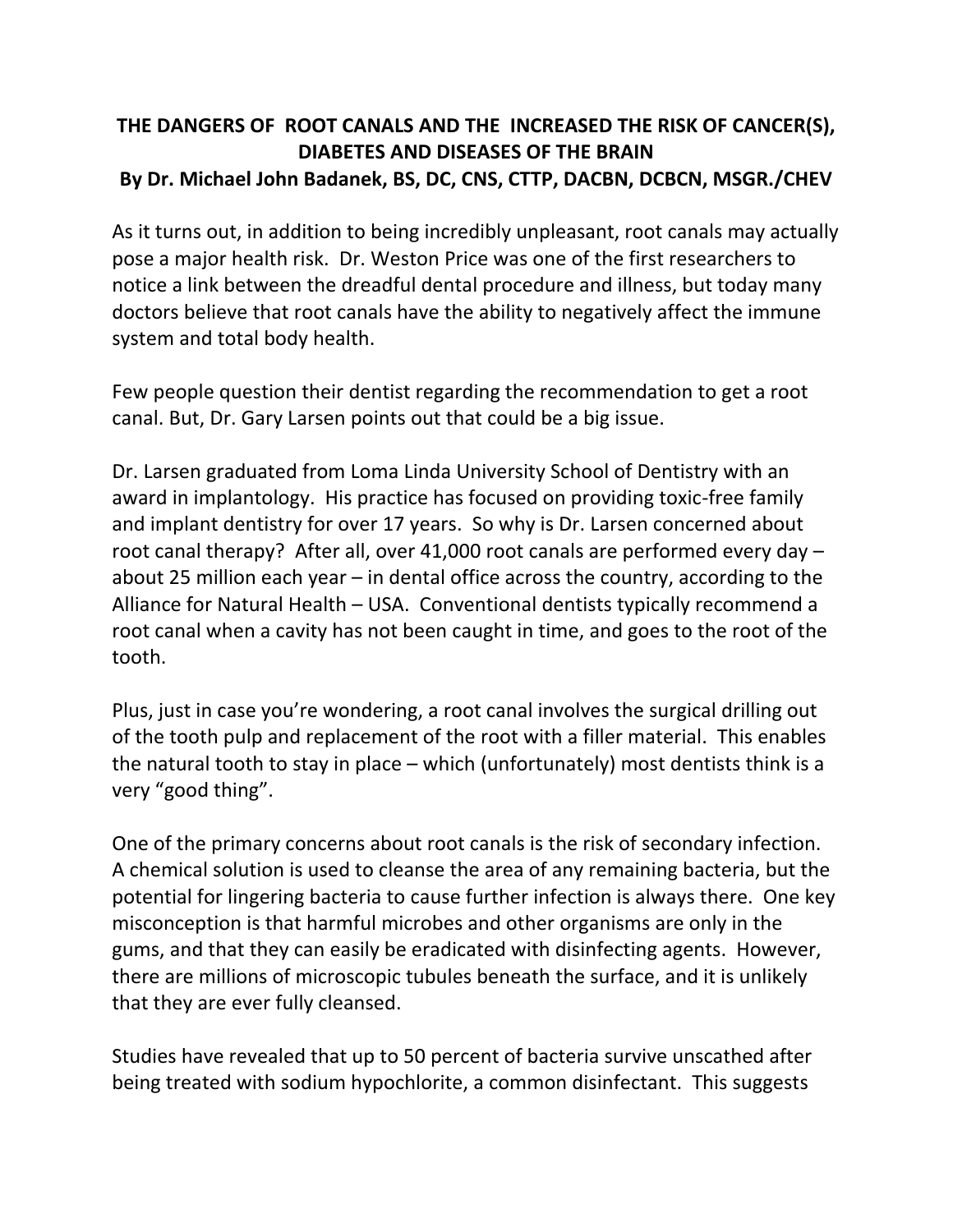that secondary infection following a root canal would not be unusual. And after a tooth has been sealed off, anaerobic bacteria can still continue to thrive.

The Truth About Cancer reports that a study led by Dr. Stuart Nunnallly, DDS, MS, involved following the outcomes of patients who'd had root canals, and the results were shocking. Within three years, every single one of the 87 patients included in the study reported a significant decline in their overall health following their root canal procedures.

Root canals are a temporary solution to what often becomes a chronic problem. After the initial treatment, all seems well. You can eat again, your tooth doesn't hurt; everything is good again. However, root canal-treated teeth are prone to becoming chronically infected. Moreover, because most of the nerve, if not all of it – is removed, no pain is felt. This leaves pathogens free to multiply and produce toxins that can spread throughout the body. There is really not much left of a root canal-treated tooth, which means in addition to not feeling any pain, there is no way for what's left of the tooth to protect itself; what is left of the tooth will be extremely vulnerable to pathogens. These pathogens can then circulate from the tooth, into the blood stream and around the body – wreaking havoc wherever they may go.

Toxins and pathogens are a primary cause of disease and degeneration. Due to their oxidative nature, these harmful microorganisms and substances are known for depleting the body's antioxidant supply. This paves the way for disease to set it in.

Dr. Josef Issels, a world-famous cancer specialist, even requires that his cancer patients have any teeth that have been treated with a root canal removed. In fact, having these death teeth removed is an integral part of his treatment protocol. Dr. Issels discussed in his book, Cancer: A second Opinion, how he came to believe that dead, root canal-treated teeth instigate disease.

He states that over the course of 40 years in practice he's treated over 16,000 cancer patients. Of those, he reports that well over 90 percent of them had between two and 10 death tooth that had been treated via root canal. Dr. Issels strongly believes that when dead teeth are left in your mouth they serve only to